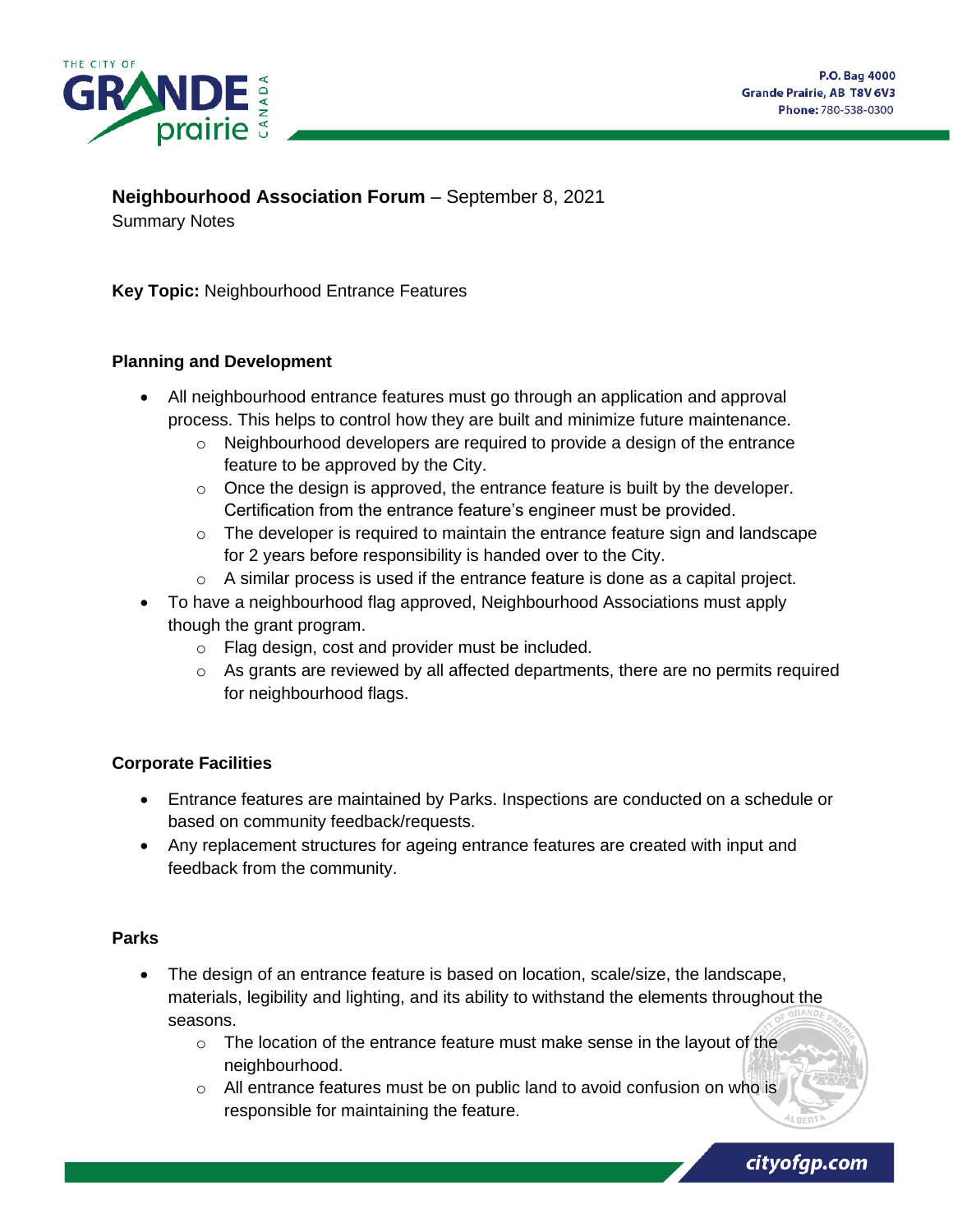- o The sign must be at a scale that is easy to read.
- o Entrance features must add to the landscape
- $\circ$  Entrance features should be able to last through all seasons without damage by the elements.
- The construction of an entrance feature must include the following:
	- o Sign materials that are easily replaceable in the case of damage.
	- o A landscape that is low maintenance with high aesthetic value.
	- o A short construction timeline that fits into the construction season.
	- o Sponsorship and/or donations.
- Maintenance of an entrance feature includes vandalism removal, plant replacement and maintenance, weeding, and landscape maintenance, all of which are done by the Parks department.
	- $\circ$  Specific routes are followed by Parks crews for weeding and other general maintenance. If you require entrance feature maintenance outside of this route, requests can be made to Parks.
- Neighbourhood Associations are encouraged to request what they need for their neighbourhood when applying for grants. These needs can include items such as:
	- o Shade trees
	- o Basketball courts
	- o Community gardens and orchards
	- o Playground equipment
	- o Sculptures and art
	- o Fencing around parks
- The Parks department provides consultations when determining best options for new trees and plants.
	- $\circ$  The overall goal of the neighbourhood is taken into account when determining which plants will grow best in that area.
	- o Information on what types of trees grow best where can be found here: [https://www.cityofgp.com/city-services/services/park-space-urban](https://www.cityofgp.com/city-services/services/park-space-urban-forestry/trees/local-tree-guide)[forestry/trees/local-tree-guide](https://www.cityofgp.com/city-services/services/park-space-urban-forestry/trees/local-tree-guide)
- Community Orchard Maintenance
	- o Neighbourhood Associations are discouraged from pruning their own community orchards. Orchards are pruned by the Parks staff to avoid damage to orchards.
	- $\circ$  Neighbourhood Associations are encouraged to weed their community orchards themselves.

## **Replacement of Entrance Features**

- Granting opportunities:
	- o Community Group Funding Capital Requests
	- o Community Improvement Grants
		- Applications may receive \$2,500 non-matching or up to \$5,000 in matching funds.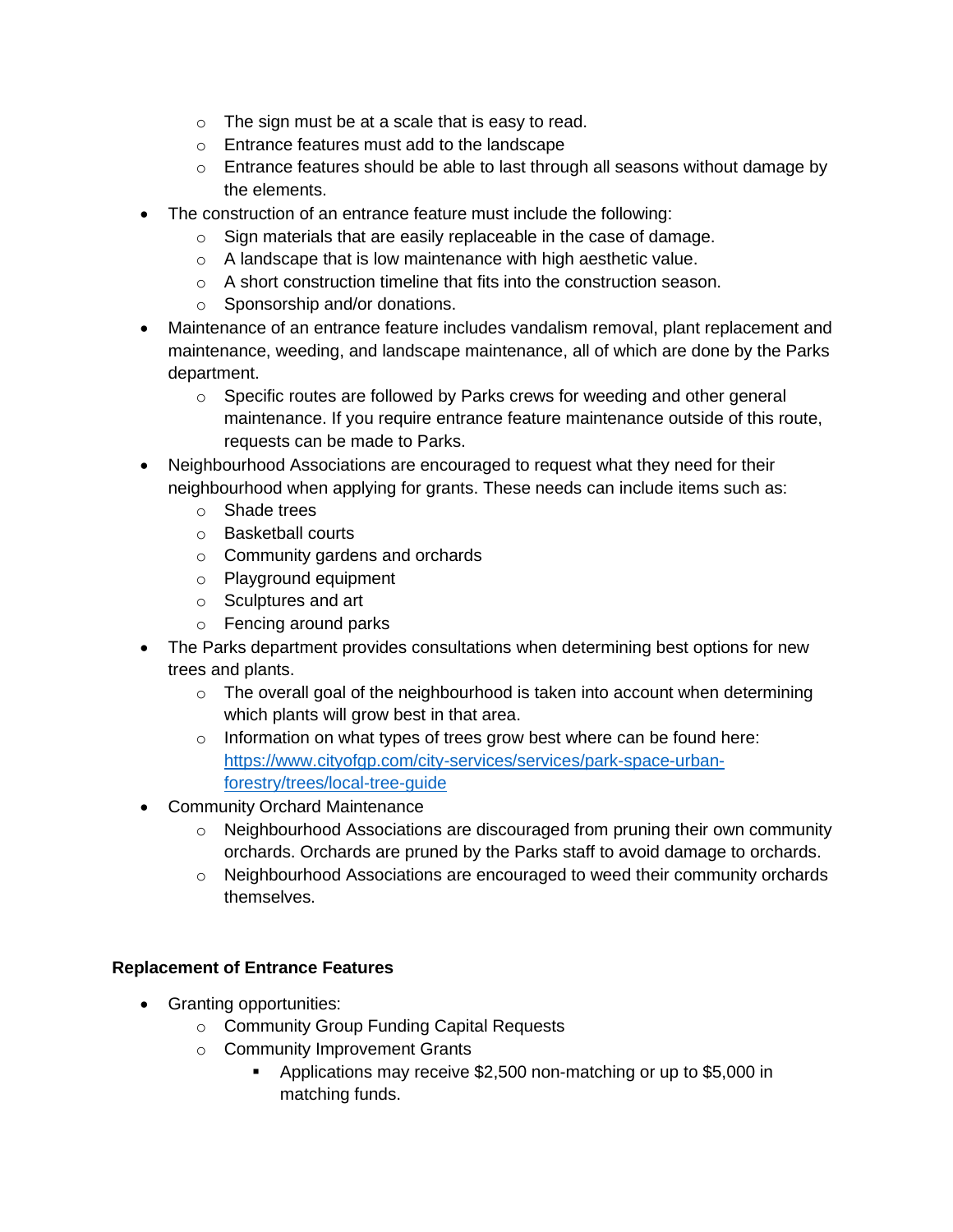#### **Updates from Each Department**

- Community Social Development
	- o Youth Advisory Council Recruitment
		- **•** The deadline to apply is September 15. To apply online, visit: <https://www.cityofgp.com/yac>
		- New this year, all members of the Youth Advisory Council will receive a recreation access pass to the Eastlink Centre and opportunities to visit other facilities and venues around the city.
	- o EveryoneisImpacted.com
		- The<https://everyoneisimpacted.com/> website is the main reference page for the Opioid Crisis in Grande Prairie. This website includes current and past quarterly reports along with reference information, phone numbers and links.
		- **The Everyone is Impacted video series, which runs until the middle of** October, is being shared weekly on the [Peace Country Drug Awareness](https://www.facebook.com/PeaceDrugAwareness)  [Coalition](https://www.facebook.com/PeaceDrugAwareness) Facebook page.
	- o Community Compass
		- The Community Compass provides access to hundreds of independent support programs in Grande Prairie. It is designed to connect residents with the support they need.
		- To access the Digital Resource Directory visit: <https://helpseeker.org/alberta/grande-prairie/> or download the free HelpSeeker app.

# • Energy and Environment

- $\circ$  Drop & Swap is a clothing drive that is taking place as a part of Waste Reduction Week.
	- **From October 20-22, residents are encouraged to drop off clean and** gently used clothing to the Grande Prairie Public Library between 10:00 a.m. and 6:00 p.m.
	- On October 23, residents can come in and take what clothing they need at no cost. You are not required to donate to pick up clothing.
- o GP Grows Expansion
	- The City is hoping to expand GP Grows. An engagement session may be held to understand what more can be done with this program to benefit residents.
	- The GP Grows webpage is home to information regarding gardening at home, community orchards, Grande Prairie as a Bee City, and more. Visit [https://www.cityofgp.com/city-services/services/park-space-urban](https://www.cityofgp.com/city-services/services/park-space-urban-forestry/gp-grows)[forestry/gp-grows](https://www.cityofgp.com/city-services/services/park-space-urban-forestry/gp-grows)
- $\circ$  When a neighbourhood is developed, developers are required to provide one free tree to each property along collector roads.